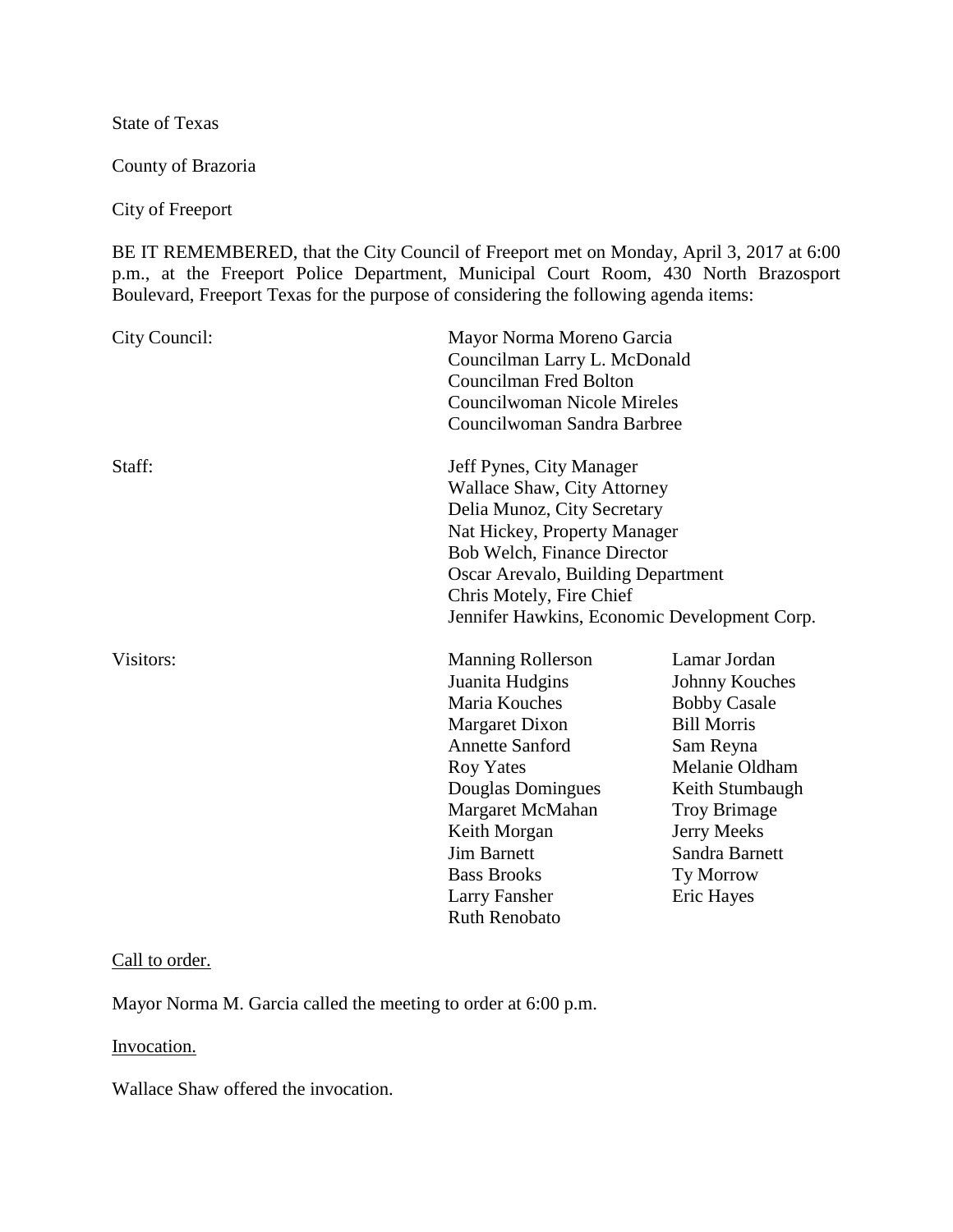Pledge of Allegiance.

Mayor Norma M. Garcia led the Pledge of Allegiance.

Attending citizens and their business.

Members of the public are allowed to address the City Council at this time. Note, specific factual information or a recitation of existing policy may be furnished in response to an inquiry made, but any deliberation, discussion, or decision with respect to any subject about which the inquiry was made shall be limited to a proposal to place such subject on the agenda for a subsequent meeting for which notice is provided in compliance with the Texas Open Meetings Act unless said notice appears herein. The public is reminded that there is a (4) minute time limit as approved by City Council on June 21, 2010.

Bobby Casale of Bridge Harbor addressed Council about the telephones not being answered at City Hall and phone messages are not being returned.

Margaret McMahan of 1331 W. 8<sup>th</sup> Street spoke on behalf of the Concerned Citizens of Freeport. She quoted the City's Charter and had concerns of the City Managers contract not being approved by council.

Manning Rollerson asked the city to turn in paper work that the Attorney General had approved for release. He asked for an investigation on Capt. Raymond Garivey, feels that he tampered with his statement.

## Consideration of approving March 6, 2017 Council Minutes.

On a motion by Councilman McDonald, seconded by Councilman Bolton, with all present voting "Aye", Council unanimously approved the March 6, 2017 Council Minutes.

## **Proclamation** designating the Month of April as Fair Housing Month.

Mayor Norma M. Garcia read out the proclamation designating the month of April as Fair Housing Month.

**Public Hearing** to consider designating the following described real property located within the corporate boundaries of the City as a reinvestment zone for the purpose of entering into an agreement with the owner or owners thereof granting a tax abatement:

Lots l, 2, 3, and 4, Block 164, Dow First Addition to the City of Freeport, Brazoria County, Texas according to the map or plat on file in the Plat Records of said county, known locally as the 1600 Block of West Second Street, Freeport Texas.

Mayor Norma M. Garcia opened the Public Hearing at 6:15 p.m. to consider designating the following described real property located within the corporate boundaries of the City as a reinvestment zone for the purpose of entering into an agreement with the owner or owners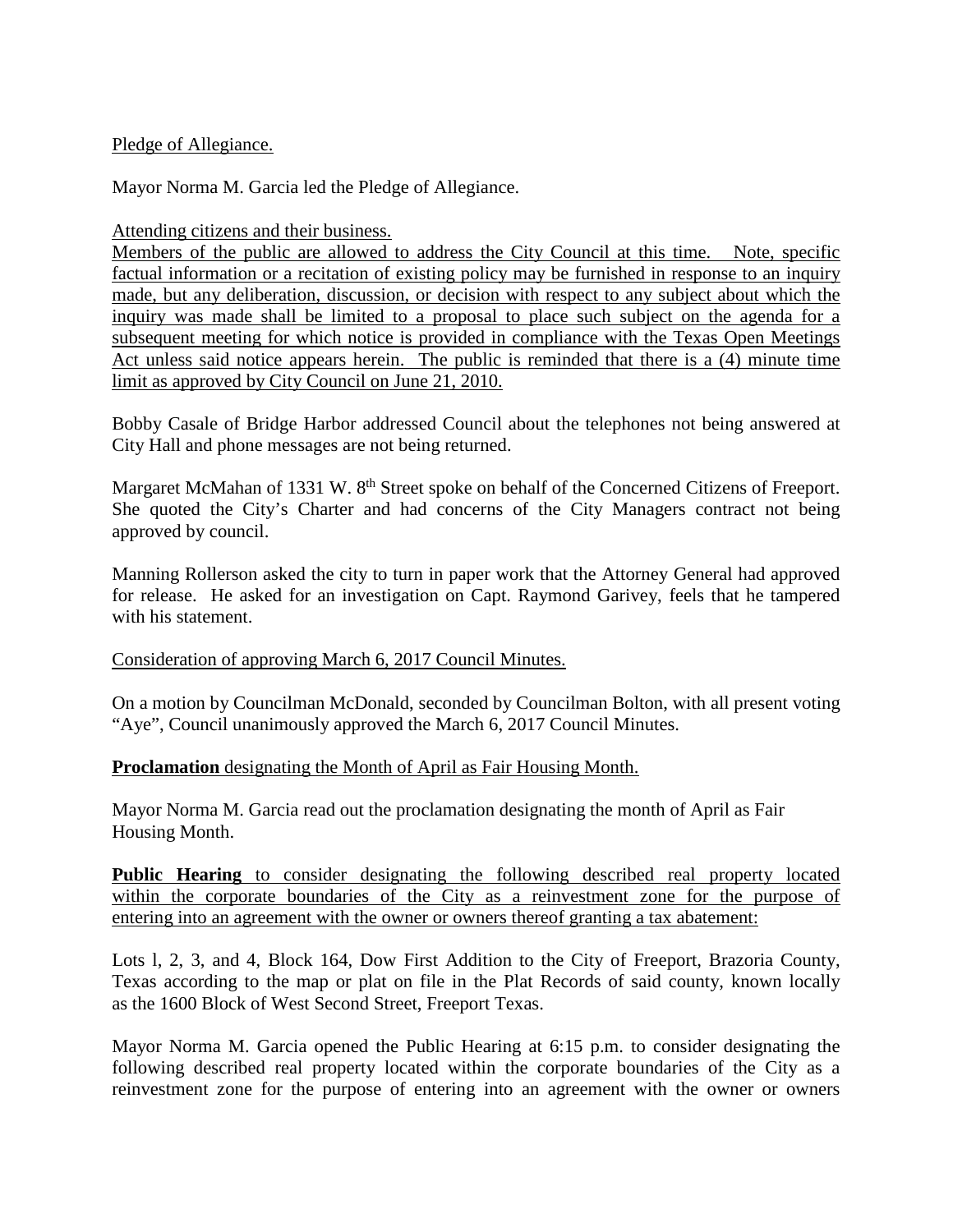thereof granting a tax abatement on Lots l, 2, 3, and 4, Block 164, Dow First Addition to the City of Freeport, Brazoria County, Texas according to the map or plat on file in the Plat Records of said county, known locally as the 1600 Block of West Second Street, Freeport Texas.

There being no comments from staff or audience, Mayor Norma M. Garcia closed the Public Hearing meeting at 6:15 p.m.

Consideration of approving Ordinance No. 2017-2130 designating the improvements to land located within the incorporated limits of said City as a reinvestment zone to be known as the Wesley R. Hudgins Estate reinvestment zone and providing for its initial term and the renewal thereof.

On a motion by Councilman Bolton, seconded by Councilman McDonald, with all present voting "Aye," Council unanimously approved Ordinance No. 2017-2130 designating the improvements to land located within the incorporated limits of said City as a reinvestment zone to be known as the Wesley R. Hudgins Estate reinvestment zone and providing for its initial term and the renewal thereof.

Consideration of approving Resolution No. 2017-2513 granting a tax abatement to Wesley R. Hudgins Estate pursuant to the terms and conditions of and authorizing the Mayor and City Secretary to execute and attest respectively a tax abatement agreement with the said Wesley R. Hudgins Estate.

On a motion by Councilman McDonald, seconded by Councilman Bolton, with all present voting "Aye,", Council unanimously approved Resolution No. 2017-2513 granting a tax abatement to Wesley R. Hudgins Estate pursuant to the terms and conditions of and authorizing the Mayor and City Secretary to execute and attest respectively a tax abatement agreement with the said Wesley R. Hudgins Estate.

Consideration of approving Resolution No. 2017-2514 denying the application to increase rates filed by Centerpoint Energy Resources Corp., D/B/A Centerpoint Energy Entex and Centerpoint Energy Texas Gas on or about November 16, 2016.

On a motion by Councilman McDonald, seconded by Councilwomen Barbree, with all present voting "Aye,", Council unanimously approved Resolution No. 2017-2514 denying the application to increase rates filed by Centerpoint Energy Resources Corp., D/B/A Centerpoint Energy Entex and Centerpoint Energy Texas Gas on or about November 16, 2016.

Discuss and review setting a bid date for the removal from the City's parking lot located East of East Park Avenue, between the 100 Block of East Second Street and the 100 Block of East Broad Street, an area of approximately 16,000 to 17,000 square feet, all existing concrete, grade to drain, add eight (8'') of stabilized base and stripping grass from the remainder of the parking lot, an area of approximately 45, 000 square feet, stabilize existing base to a depth of eight inches and grading to drain, installation of at least two inches of TX-DOT type D hot mix asphalt, and striping parking areas with marking paint as per City specifications, all according to the below mentioned plans and specifications.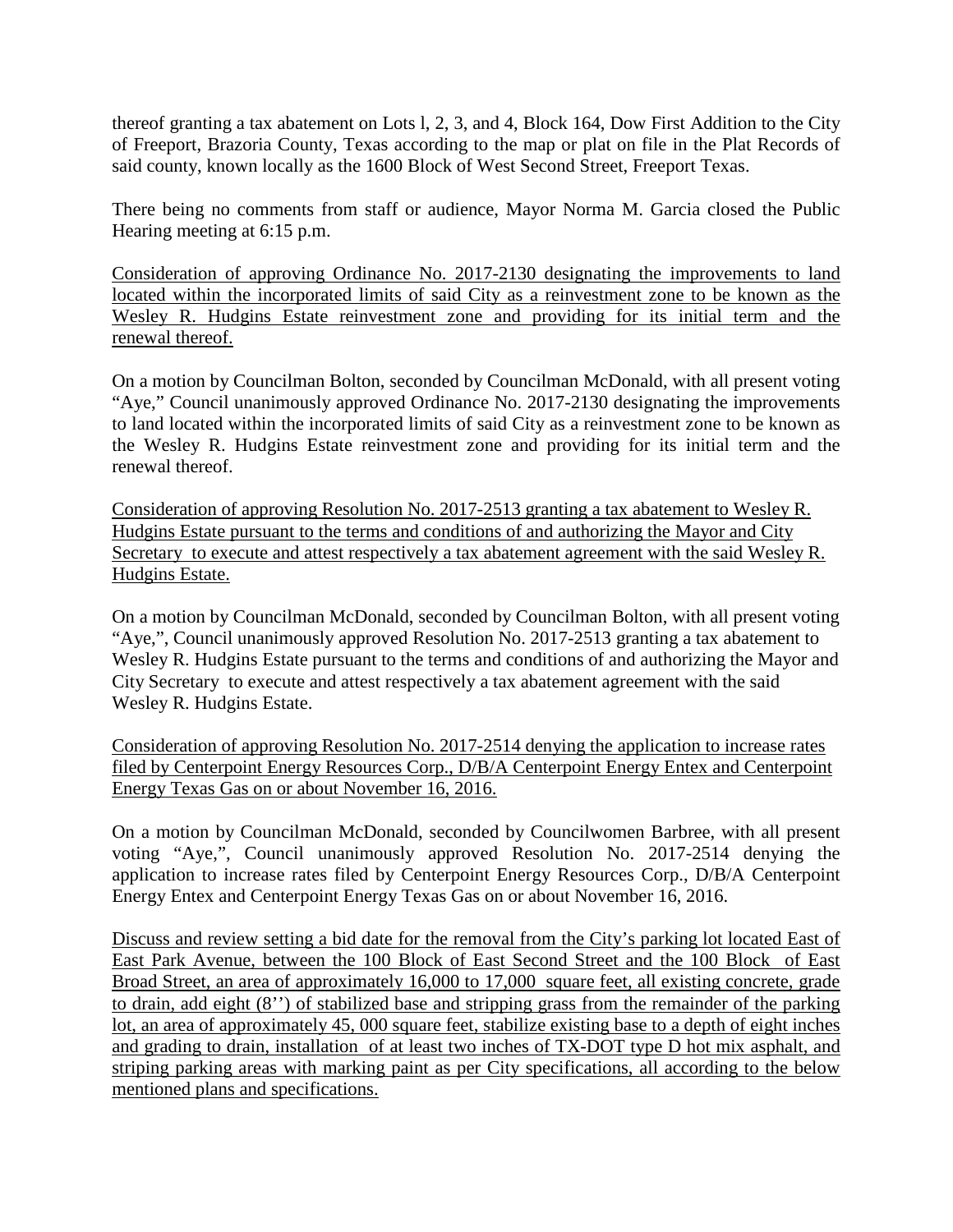On a motion by Councilwoman Barbree, seconded by Councilman Bolton, with all present voting 3 to 2, Council approved setting a bid date for May 8, 2017 for the for the removal from the City's parking lot located East of East Park Avenue, between the 100 Block of East Second Street and the 100 Block of East Broad Street, an area of approximately 16,000 to 17,000 square feet, all existing concrete, grade to drain, add eight (8'') of stabilized base and stripping grass from the remainder of the parking lot, an area of approximately 45, 000 square feet, stabilize existing base to a depth of eight inches and grading to drain, installation of at least two inches of TX-DOT type D hot mix asphalt, and striping parking areas with marking paint as per City specifications, all according to the below mentioned plans and specifications. Councilman McDonald and Councilwoman Mireles opposed.

Discuss and review rejecting previous bids and re-setting a bid date for stabilization on Second Street, beginning at the apron on Brazosport Boulevard (SH 288) to the East side of Brazos Boulevard, right-of-way under the Navigation Boulevard (FM 1495) bridge, an area of approximately 450,000 t0 500, 000 square feet, using SA-44/LS-44 ecological stabilizer, with all joints in underlying concrete pavement to be stabilized with Geo-grid underlayment to bridge movement between the concrete, slabs and flexible road stabilizer, and also including installation of 450,000 square feet of TX-DOT type D, hot mix asphalt, all according to the below mentioned plans and specifications.

On a motion by Councilwoman Barbree, seconded by Councilwoman Mireles, with all present voting "Aye", Council unanimously approved to reject previous bids and reset the bid date to May 8, 2017 for stabilization on Second Street, beginning at the apron on Brazosport Boulevard (SH 288) to the East side of Brazos Boulevard, right-of-way under the Navigation Boulevard (FM 1495) bridge, an area of approximately 450,000 to 500, 000 square feet, using SA-44/LS-44 ecological stabilizer, with all joints in underlying concrete pavement to be stabilized with Geo-grid underlayment to bridge movement between the concrete, slabs and flexible road stabilizer, and also including installation of 450,000 square feet of TX-DOT type D, hot mix asphalt, all according to the below mentioned plans and specifications.

Discuss and review setting a bid date for the stabilization of the existing base, in the damaged areas, to depth of six  $(6)$  inches and installation of no less than two  $(2)$  inches of hot-mix asphalt Type D, in the roadway on Freeport South Levy from FM 1495 to the back entrance to Bryan Mound Strategic Oil Reserve, an area of approximately 35,000 to 40,000 square feet, according to the below mentioned plans and specifications.

On a motion by Councilwoman Barbree, motion died due to lack of a second.

Discuss and review setting a bid date to rebid a Request for Proposal (RFP) for Disaster and/or Storm Recovery Services.

On a motion by Councilman Bolton, seconded by Councilman McDonald, with all present voting "Aye", Council unanimously approved setting a bid date for May 22, 2017 to rebid a Request for Proposal (RFP) for Disaster and/or Storm Recovery Services.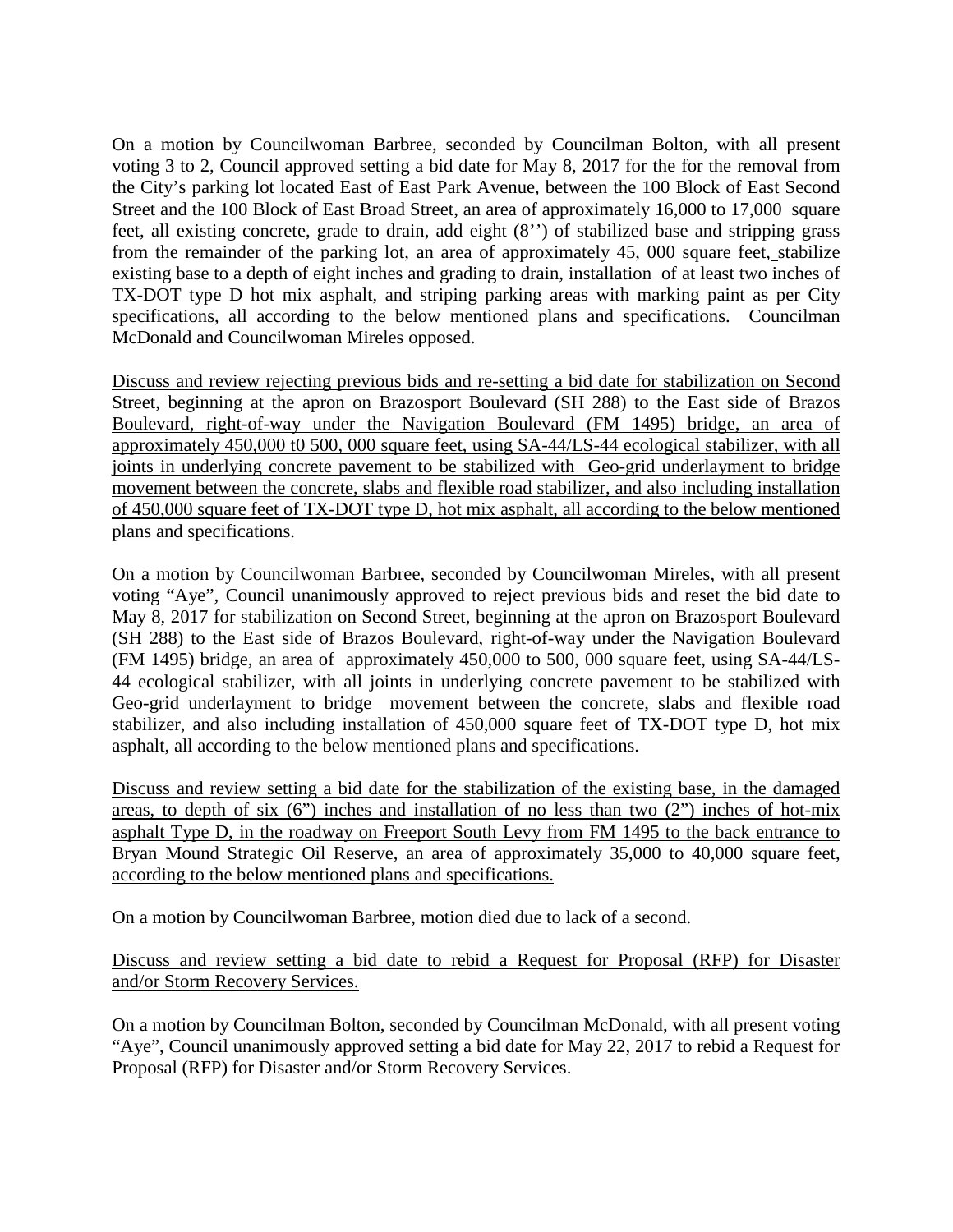Discuss and review setting a bid date to rebid a Request for Proposal (RFP) for Monitoring Debris Contract.

On a motion by Councilman Bolton, seconded by Councilman McDonald, with all present voting "Aye", Council unanimously approved setting a bid date for May 22, 2017 to rebid a Request for Proposal (RFP) for Monitoring Debris Contract.

Consideration of approving and authorizing the Mayor to sign and the City Secretary to attest renewing contracts with Mike Darlow of Perdu Brandon Fielder Collins & Mott LLP for collections of delinquent taxes and mowing, demolition and paving liens.

On a motion by Councilwoman Mireles, seconded by Councilman McDonald, with all present voting "Aye", Council unanimously approved and authorized the Mayor to sign and the City Secretary to attest renewing contracts with Mike Darlow of Perdu Brandon Fielder Collins & Mott LLP for collections of delinquent taxes and mowing, demolition and paving liens.

Consideration of releasing the sale of the City's interest on Block 37, Lot 24, Velasco Townsite, known as 601 South Ave. H, Tax Id No. 8110-0418-000.

On a motion by Councilwoman Mireles, seconded by Councilwoman Barbree, with all present voting "Nay", Council unanimously rejected the sale of the City's interest on Block 37, Lot 24, Velasco Townsite, known as 601 South Ave. H, Tax Id No. 8110-0418-000.

Consideration of releasing the sale of the City's interest on Block 809, Lot 15, 18-19, Velasco Townsite, known as 1805 and 1811-1813 North Ave. P, Tax Id. 8110-4177-000.

Johnny and Maria Kouches ask for an opportunity to bid on this property.

Lamar Jordan stated that his parents had already acquired some lots on this block and is bidding on these lots for development.

On a motion by Councilwoman Mireles, seconded by Councilwoman Barbree, with all present voting "Nay", Council unanimously rejected the sale of the City's interest on Block 809, Lot 15, 18-19, Velasco Townsite, known as 1805 and 1811-1813 North Ave. P., Tax Id. 8110-4177-000.

Consider and review Wharton Street closure, between North Ave. R. & S, between Blocks 787 and 812, adjacent to Lot 13 known as 1801 N. S.

On a motion by Councilwoman Mireles, seconded by Councilwoman Barbree, with all present voting "Nay" , Council unanimously rejected the Wharton Street closure , between North Ave. R. & S, between Block 787 and 812, adjacent to Lot 13 known as 1801 N. S. Mayor Norma M. Garcia abstained from voting.

Consideration of approving Ordinance No. 2017-2131 amending Ordinance No. 2017-2129 of said City, which called the Annual General Election for the City of Freeport for the Second Saturday in May 2017 being May 6, 2017, at which the voters of said City residing in Wards B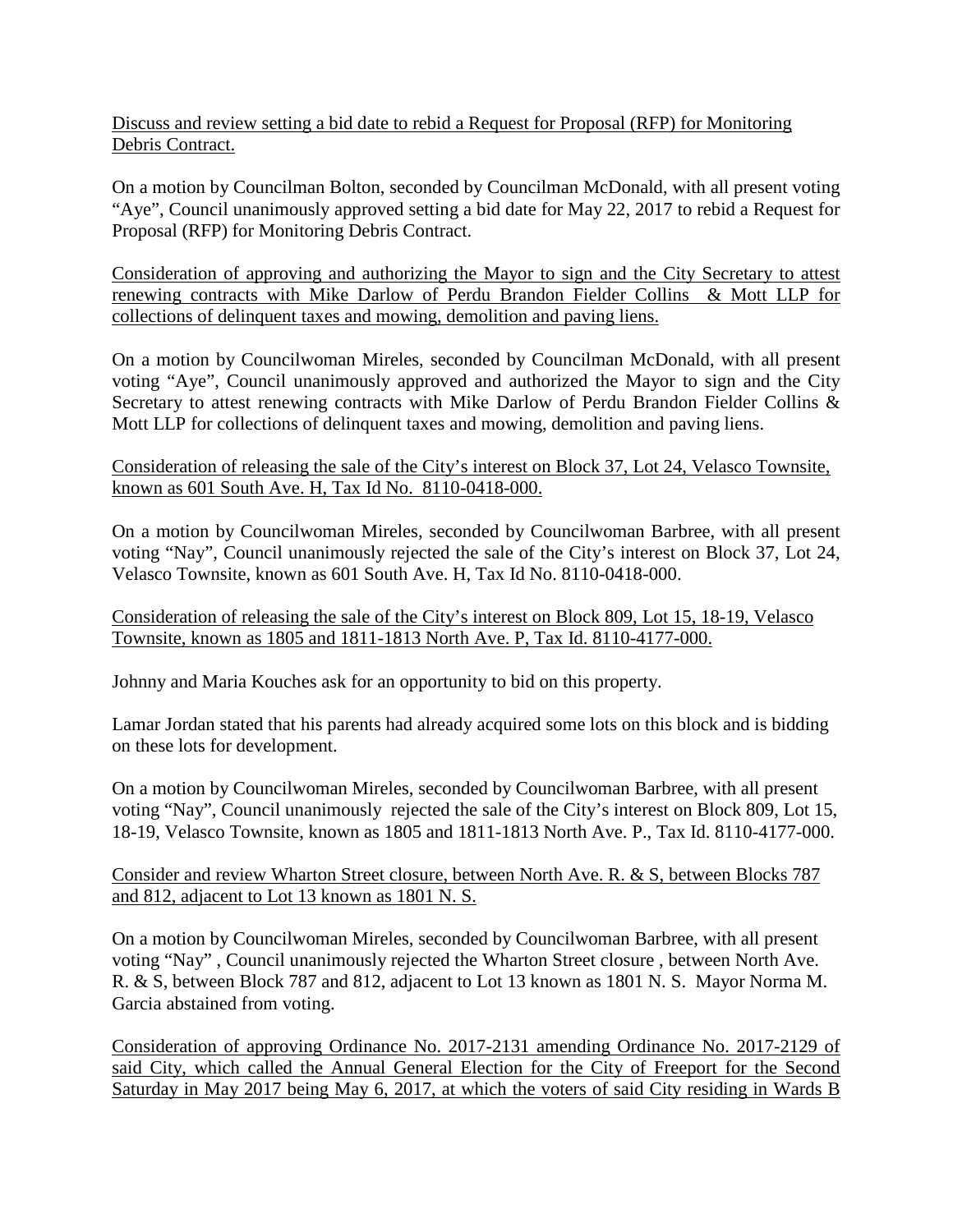and D shall be permitted to vote for or against the candidates for positions B and D on the City Council of the City of Freeport and at which the voters of said City shall elect at large a Mayor for said City to change voting places for both early voting and voting on the day of the election.

On a motion by Councilwoman Barbree, seconded by Councilman McDonald, with all present voting "Aye", Council unanimously approved Ordinance No. 2017-2131 amending Ordinance No. 2017-2129 of said City, which called the Annual General Election for the City of Freeport for the Second Saturday in May 2017 being May 6, 2017, at which the voters of said City residing in Wards B and D shall be permitted to vote for or against the candidates for positions B and D on the City Council of the City of Freeport and at which the voters of said City shall elect at large a Mayor for said City to change voting places for both early voting and voting on the day of the election with the correction of amending the caption to the First Saturday in May.

Consideration of approving Ordinance No. 2017-2132 amending the definition of Recreational Vehicle contained in Section 120.01 of the Code of Ordinance of said City to remove the provision requiring a special permit from the Texas Department of Highways and Public Transportation and to add thereto a provision that any recreational vehicle more than ten (10) years old which is used or operated within the City be inspected by the Building Official and certified to be safe for human occupation.

On a motion by Councilwoman Mireles to reject, seconded by Councilman McDonald, with all present voting 2 to 3 motion failed to reject Ordinance No. 2017-2132 amending the definition of Recreational Vehicle contained in Section 120.01 of the Code of Ordinance of said City to remove the provision requiring a special permit from the Texas Department of Highways and Public Transportation and to add thereto a provision that any recreational vehicle more than ten (10) years old which is used or operated within the City be inspected by the Building Official and certified to be safe for human occupation. Mayor Norma Garcia, Councilman Bolton and Councilwoman Barbree opposed.

Consideration of approving Ordinance No. 2017-2133 vacating, abandoning and closing a portion of West Brazos Boulevard, therein described, a dedicated street in the Freeport Townsite, within said City, in Brazoria County Texas; authorizing, at the expense of the applicant therein named, the relocating to a location to be designated by the City Manager of said City, all existing above ground utility lines, cables and poles, together with all necessary easements for maintaining and utilizing such relocated existing utility lines, cables and poles; reserving all existing below ground utility mains, together with all necessary easements for constructing, maintaining and utilizing such existing below ground utility mains, within such portion of said street thereby vacated, abandoned and closed which are presently in use or that may be required in the future in the sole discretion of the City Manager; authorizing the Mayor to execute any and all documents which may be necessary to accomplish the relocations and reservations included in such ordinance; finding that the vacating, abandoning and closing of such portions of such public street, with the above mentioned reservations, is in the public interest and that it will benefit the public.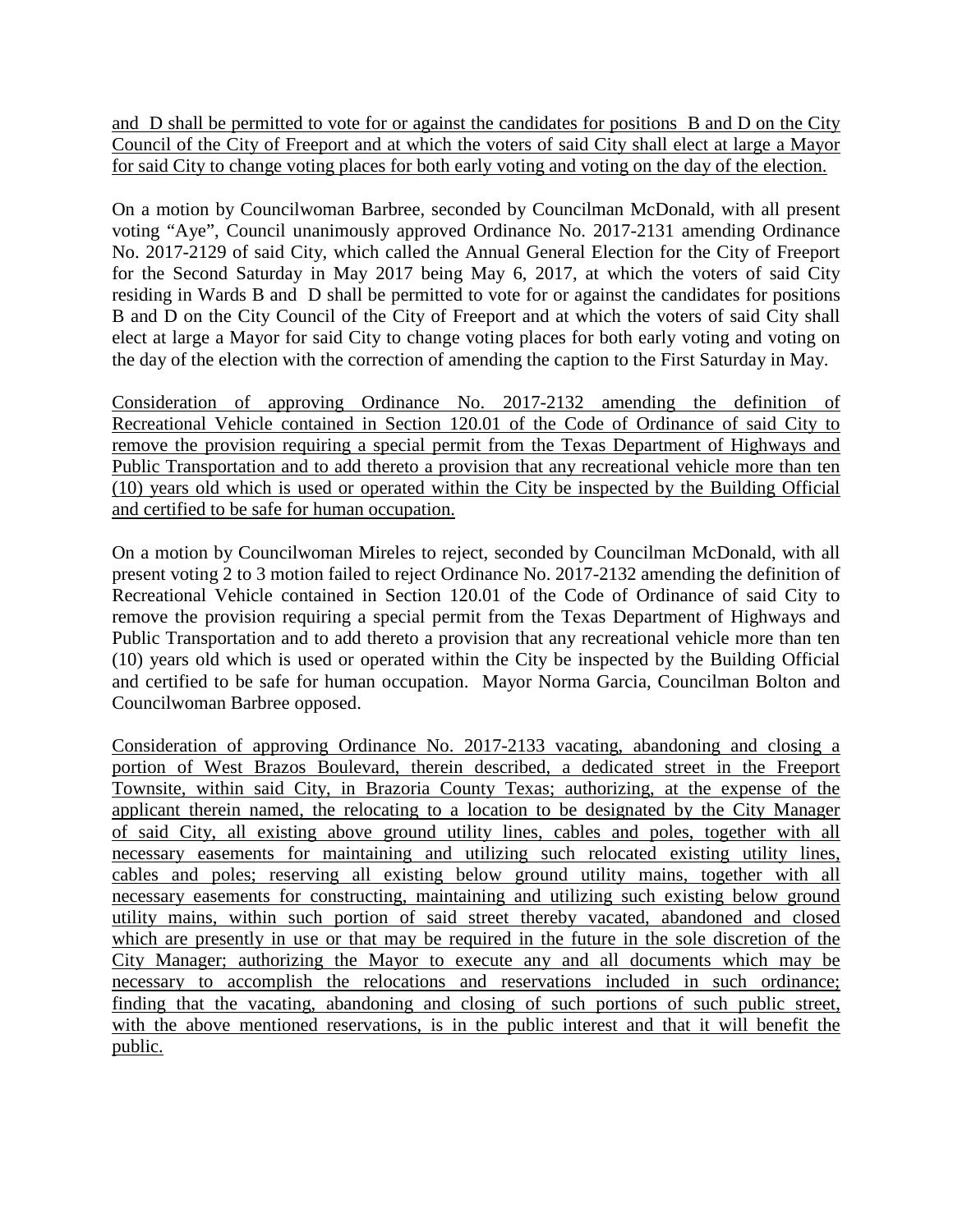On a motion by Councilman McDonald, seconded by Councilman Bolton, with all present voting "Aye", Council unanimously approved Ordinance No. 2017-2133 vacating, abandoning and closing a portion of West Brazos Boulevard, therein described, a dedicated street in the Freeport Townsite, within said City, in Brazoria County Texas; authorizing, at the expense of the applicant therein named, the relocating to a location to be designated by the City Manager of said City, all existing above ground utility lines, cables and poles, together with all necessary easements for maintaining and utilizing such relocated existing utility lines, cables and poles; reserving all existing below ground utility mains, together with all necessary easements for constructing, maintaining and utilizing such existing below ground utility mains, within such portion of said street thereby vacated, abandoned and closed which are presently in use or that may be required in the future in the sole discretion of the City Manager; authorizing the Mayor to execute any and all documents which may be necessary to accomplish the relocations and reservations included in such ordinance; finding that the vacating, abandoning and closing of such portions of such public street, with the above mentioned reservations, is in the public interest and that it will benefit the public.

Consideration of approving a replat of Jay Haynie Subdivision a 5.983 Acre Tract, known as Lot 2 Recorded in County Clerk's File No. 16-040363 and a 0.998 Acre Tract known as Lot l the residual of a called 7.00 Acre Tract Recorded in County Clerk's File No. 16-006568 both of the Brazoria County Official Records in the W. & T. Alley Survey Abstract 2, City of Freeport (ETJ) Brazoria County, Texas March 2017.

On a motion by Councilman Bolton, seconded by Councilwoman Barbree, with all present voting "Aye", Council unanimously approved a replat of Jay Haynie Subdivision a 5.983 Acre Tract, known as Lot 2 Recorded in County Clerk's File No. 16-040363 and a 0.998 Acre Tract known as Lot l the residual of a called 7.00 Acre Tract Recorded in County Clerk's File No. 16- 006568 both of the Brazoria County Official Records in the W. & T. Alley Survey Abstract 2, City of Freeport (ETJ) Brazoria County, Texas March 2017.

Consideration of approving a replat of Willowbreeze Farm, a Subdivision of 22.943 Acres out of a 73.33 Acre Tract being the same tract conveyed to Llama Llama, LLC, a Texas Limited Liability Company as Recorded in Clerks' File No. 20016-033631 of the official Records of Brazoria County, Texas William McDermott Survey Abstract 341 Brazoria County, Texas February 2017.

On a motion by Councilwoman Barbree, seconded by Councilman Bolton, with all present voting "Aye", Council unanimously approved a Willowbreeze Farm, a Subdivision of 22.943 Acres out of a 73.33 Acre Tract being the same tract conveyed to Llama Llama, LLC, a Texas Limited Liability Company as Recorded in Clerks' File No. 20016-033631 of the official Records of Brazoria County, Texas William McDermott Survey Abstract 341 Brazoria County, Texas February 2017.